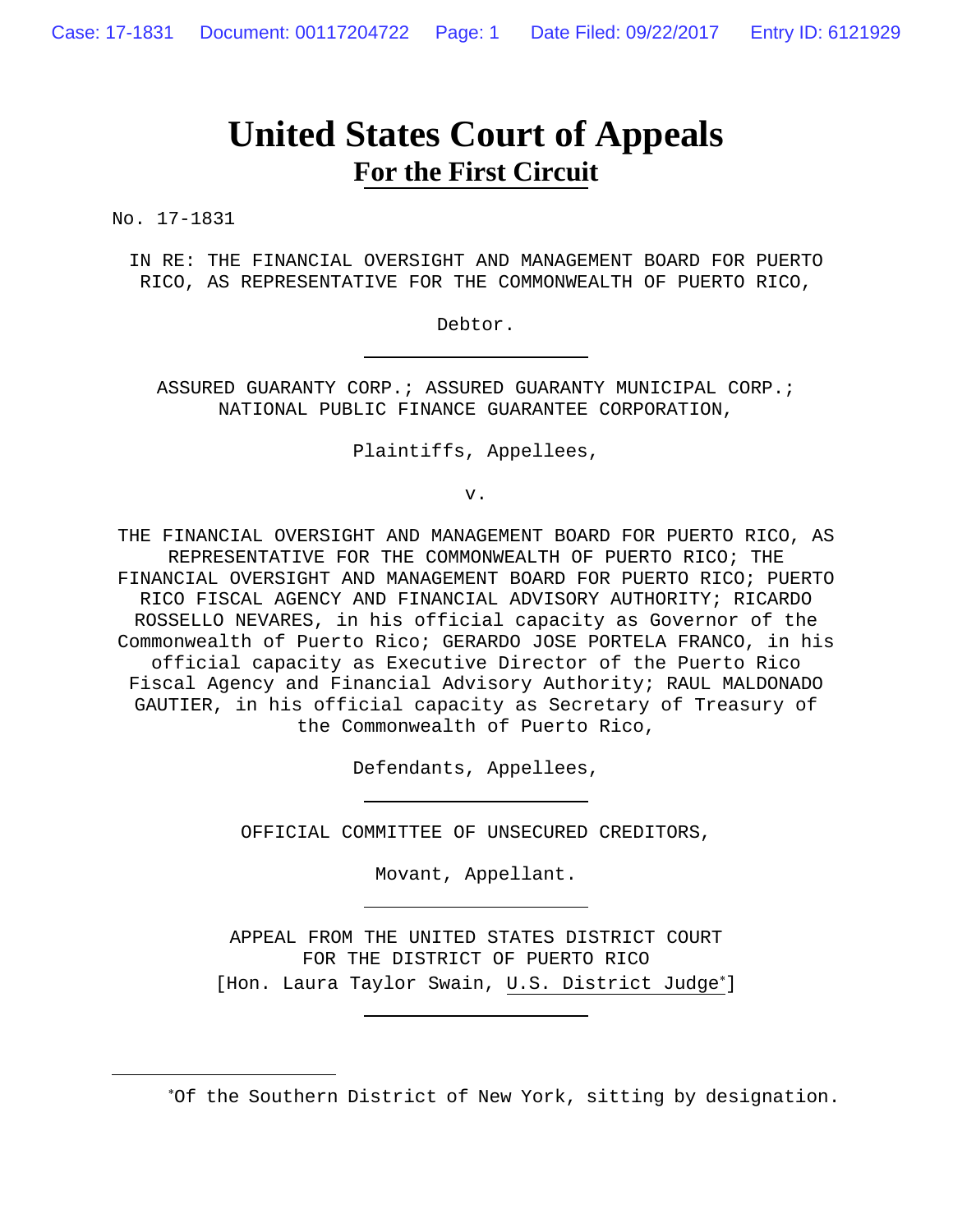#### Before

# Howard, Chief Judge, Torruella and Kayatta, Circuit Judges.

Luc A. Despins, with whom James B. Worthington, James T. Grogan III, William K. Whitner, Eric D. Stolze, Paul Hastings LLP, Juan J. Casillas Ayala, Diana M. Batlle-Barasorda, Alberto J. E. Añeses Negrón, Ericka C. Montull-Novoa, and Casillas, Santiago & Torres LLC were on brief, for movant-appellant.

Gregory Silbert, with whom Marcia L. Goldstein, Jonathan D. Polkes, Salvatore A. Romanello, Kelly Diblasi, Gabriel A. Morgan, Weil, Gotshal & Manges LLP, Eric Pérez-Ochoa, Alexandra C. Casellas-Cabrera, Lourdes A. Arroyo-Portela, Adsuar Muñiz Goyco Seda, Pérez-Ochoa, PSC, Howard R. Hawkins, Jr., Mark C. Ellenberg, Ellen M. Halstead, Cadwalader, Wickersham & Taft LLP, Heriberto J. Burgos-Pérez, Ricardo F. Casellas-Sánchez, Diana Pérez-Seda, and Casellas Alcover & Burgos P.S.C. were on brief, for plaintiffsappellees.

 Timothy W. Mungovan, with whom John E. Roberts, Martin J. Bienenstock, Stephen L. Ratner, Mark D. Harris, and Proskauer Rose LLP were on brief, for defendants-appellees the Financial Oversight and Management Board for Puerto Rico and the Commonwealth of Puerto Rico, by and through its representative the Financial Oversight and Management Board for Puerto Rico.

September 22, 2017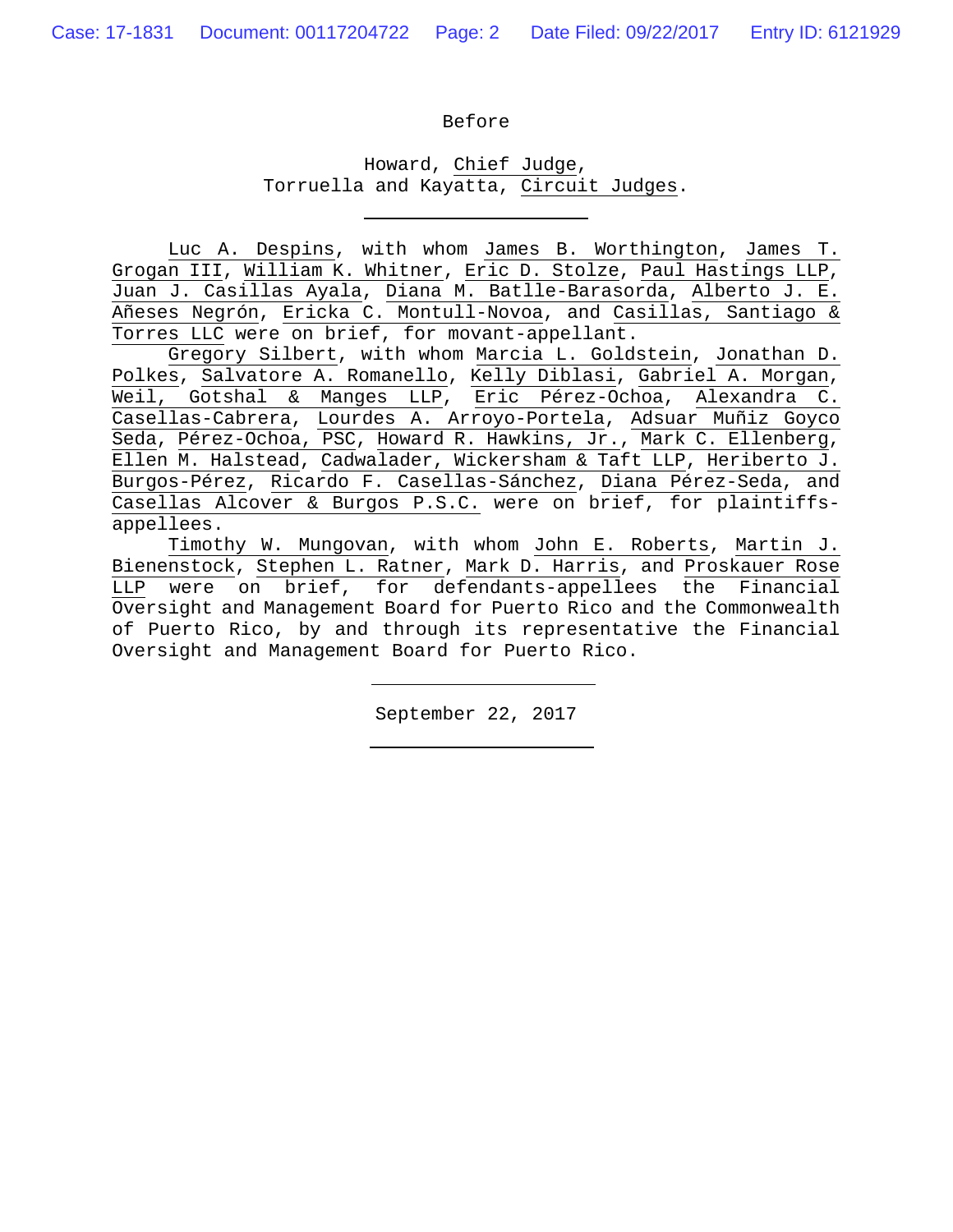**HOWARD, Chief Judge.** In this case, the able district court judge followed the guidance provided in a prior opinion of ours. Unfettered by the constraints that bound the district court, we now chart a different course.

Movant-Appellant Official Committee of Unsecured Creditors ("UCC") appeals from the district court's denial of its motion to intervene in an adversary proceeding arising within the Commonwealth's debt adjustment case under Title III of the Puerto Rico Oversight, Management, and Economic Stability Act ("PROMESA"), see 48 U.S.C. §§ 2161-2177.1 Because we hold that 11 U.S.C. § 1109(b), a provision of the Bankruptcy Code expressly incorporated by PROMESA, provides an "unconditional right to intervene" within the meaning of Fed. R. Civ. P. 24(a)(1), we reverse the order denying intervention and remand for further proceedings consistent with this opinion.

## **I.**

Congress enacted PROMESA in June 2016 to address an ongoing financial crisis in the Commonwealth of Puerto Rico ("Commonwealth"). Peaje Invs. LLC v. García-Padilla, 845 F.3d

<sup>&</sup>lt;sup>1</sup> We have twice previously decided appeals under PROMESA. See Lex Claims, LLC v. Fin. Oversight & Mgmt. Bd., 853 F.3d 548 (1st Cir. 2017); Peaje Invs. LLC v. García-Padilla, 845 F.3d 505 (1st Cir. 2017). Each of these prior cases related to the statute's "temporary stay of debt-related litigation against the Puerto Rico government." Peaje, 845 F.3d at 509. Because the Commonwealth has since entered debt adjustment proceedings, that temporary stay has expired by its own terms. See 48 U.S.C. § 2194(d)(2).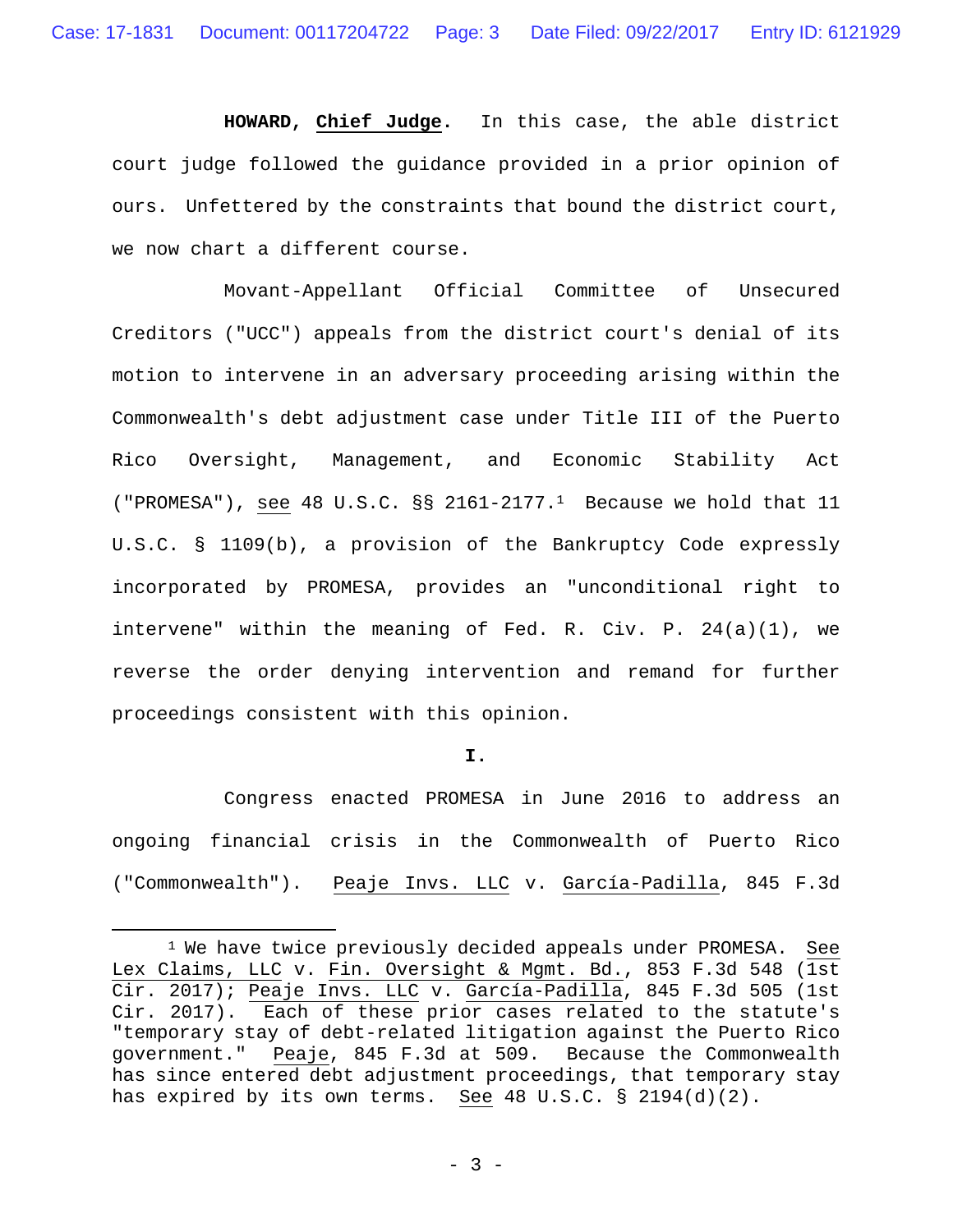505, 509 (1st Cir. 2017). The statute created a Financial Oversight and Management Board ("Board") to "help Puerto Rico 'achieve fiscal responsibility and access to the capital markets.'" Id. at 515 (quoting 48 U.S.C. § 2121(a)). Among other things, PROMESA empowered the Board to oversee the development of an annual "Fiscal Plan" estimating the government's revenues and expenditures. 48 U.S.C. § 2141.

PROMESA also gave the Board the ability to commence quasi-bankruptcy proceedings to restructure the Commonwealth's debt under a part of the statute often referred to as "Title III." See id. § 2164(a). Title III expressly incorporates large swaths of the Bankruptcy Code, as well as the entirety of the Federal Rules of Bankruptcy Procedure. See id. §§ 2161(a), 2170. On May 3, 2017, the Board commenced Title III proceedings on behalf of the Commonwealth, thus triggering these provisions. It subsequently commenced Title III cases for certain Commonwealth instrumentalities. The district court ordered that all of the Title III cases be jointly administered.

On the same day that the Title III petition was filed, Plaintiffs-Appellees Assured Guaranty Corp., Assured Guaranty Municipal Corp., and National Public Finance Guarantee Corporation (together, the "plaintiffs"), companies that insure certain Puerto Rico bonds, initiated an adversary proceeding within the larger

 $-4 -$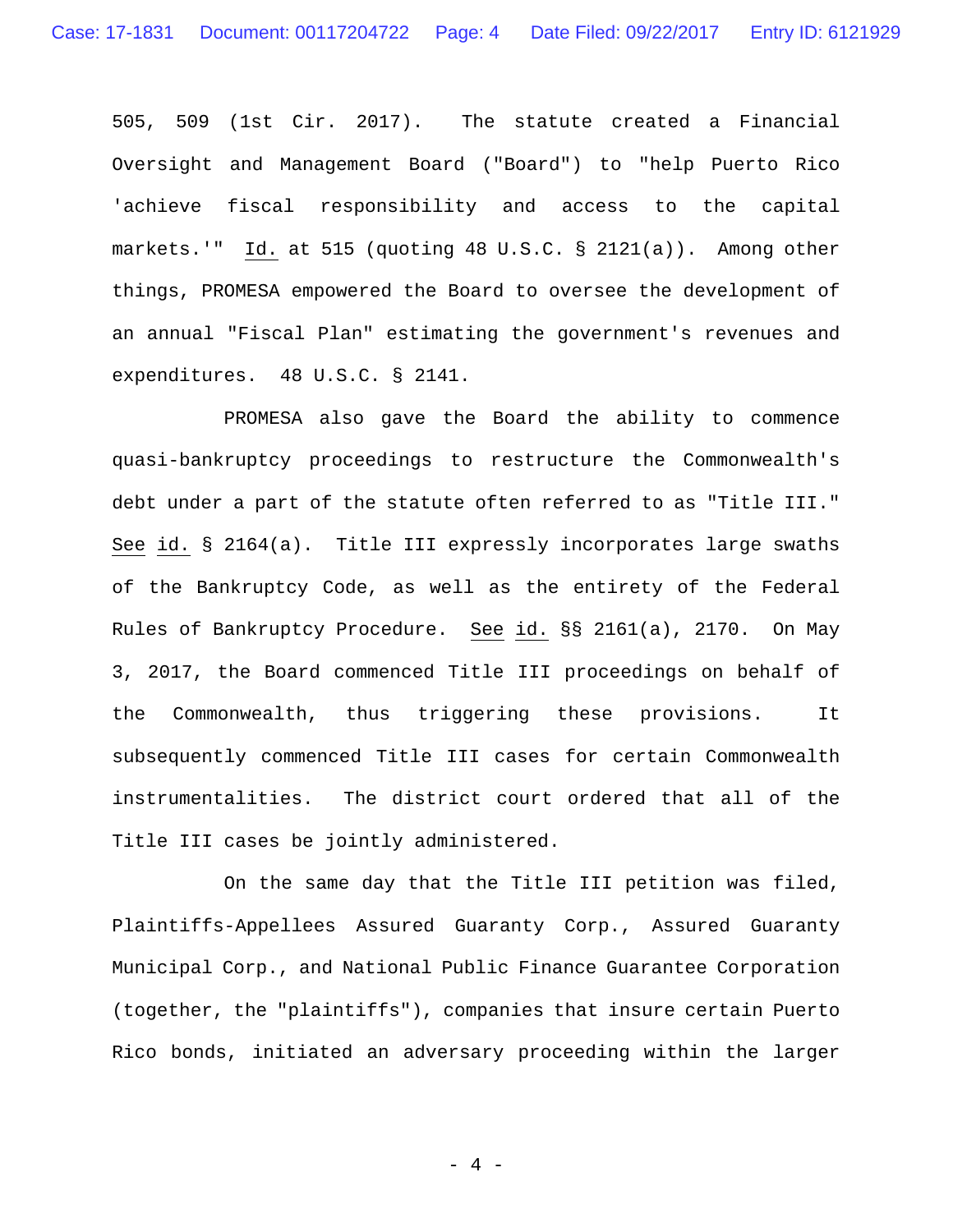Title III case.<sup>2</sup> The plaintiffs alleged that the Commonwealth's Fiscal Plan (approved by the Board), as well as a recently enacted Commonwealth statute implementing that plan, violated both PROMESA and the United States Constitution. The plaintiffs sought declaratory relief, an injunction prohibiting the Commonwealth and the Board from implementing the Fiscal Plan, and a stay of the confirmation of any plan of adjustment in the Title III case.

The UCC was appointed in June 2017. Such a creditors' committee, the duties and powers of which are outlined by statute, see 11 U.S.C. § 1103(c), is intended to serve as "the primary negotiating bod[y] for the formulation of the plan of reorganization" representing the interests of the "class[] of creditors . . . from which [it was] selected." H.R. Rep. No. 95- 595, at 401 (1977), reprinted in 1978 U.S.C.C.A.N. 5963, 6357. A creditors' committee is "arguably the one party in interest that, for all practical purposes, typically represents stakeholders with

<sup>2</sup> As discussed in more detail below, the word "case" has a specialized meaning in this context. "A bankruptcy case is what is commenced by the filing of a petition for bankruptcy relief. It is, in colloquial terms, the whole ball of wax." 7 Collier on Bankruptcy ¶ 1109.04[1][a][i] (Alan N. Resnick & Henry J. Sommer eds., 16th ed. 2016) [hereinafter Collier] (internal quotation marks omitted). The word "proceeding," by contrast, refers to "any one of the myriad discrete judicial proceedings within a case that is commenced by a request in a form of pleading, such as a complaint, motion or application for judicial action. . . . Collectively, the term 'case' encompasses all of the discrete proceedings that follow the filing of a petition for bankruptcy relief, including adversary proceedings." Id.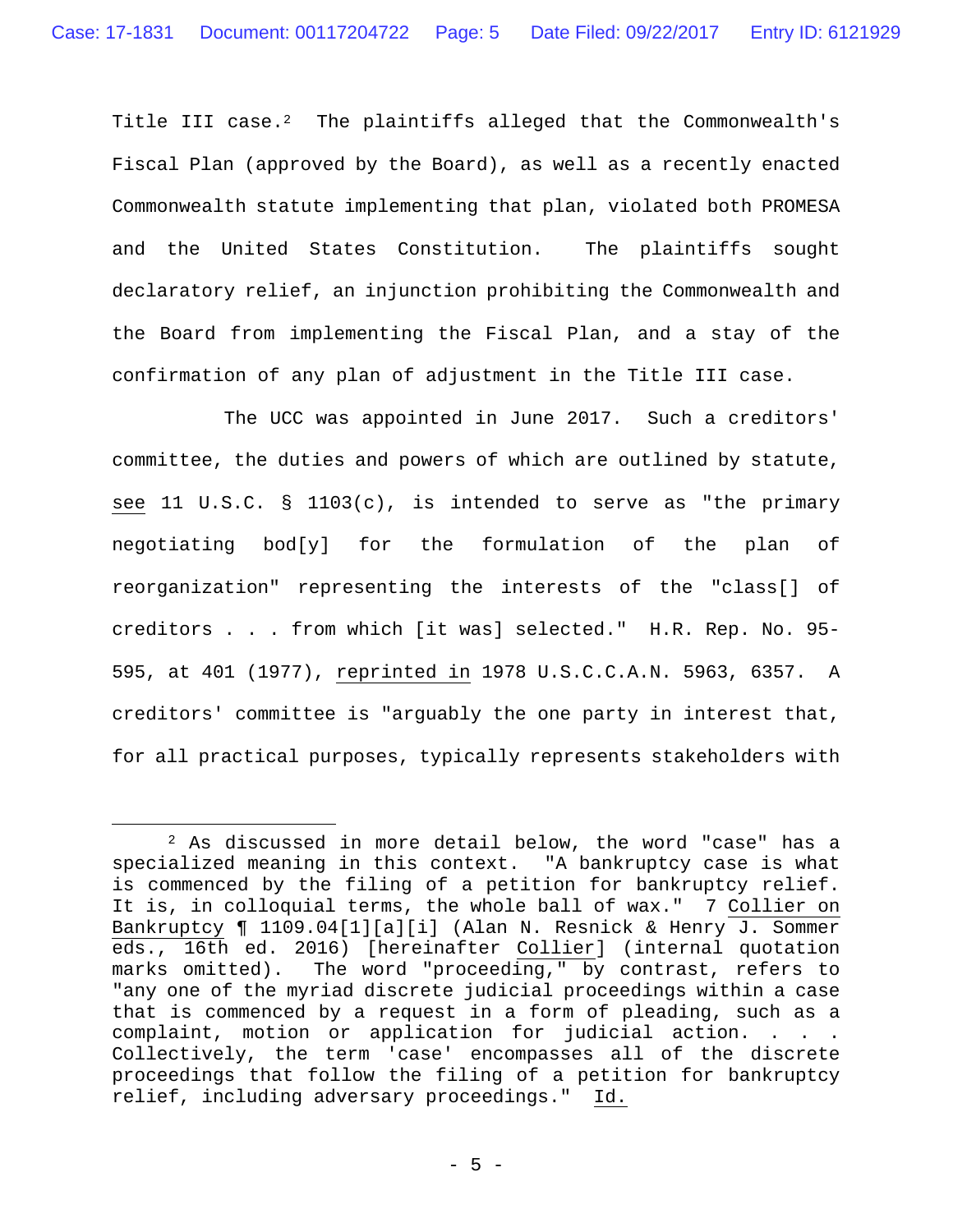the most interest in the outcome of virtually every proceeding." Collier ¶ 1109.04[2][d][ii]; see also Phar-Mor, Inc. v. Coopers & Lybrand, 22 F.3d 1228, 1240 (3d Cir. 1994) (noting that bankruptcy statutes have "relieved" courts "of most administrative matters" such that "the responsibility for monitoring the operations of the debtor and its compliance with appropriate bankruptcy procedures has fallen largely to the creditors' committee").

Upon its appointment, the UCC filed a motion seeking "leave to intervene" in the adversary proceeding "under Bankruptcy Rule 7024." The relevant rule simply provides that Fed. R. Civ. P. 24 "applies in adversary proceedings." Fed. R. Bankr. P. 7024. Rule 24 states, in pertinent part, that "the court must permit anyone to intervene who . . . is given an unconditional right to intervene by a federal statute." Fed. R. Civ. P. 24(a)(1). The UCC's leading argument in district court was that 11 U.S.C. § 1109(b), one of the many subsections of the Bankruptcy Code made applicable in Title III proceedings, conferred such an "unconditional right." The statute provides that any "party in interest," specifically defined to include "a creditors' committee," "may raise and may appear and be heard on any issue in a case under this chapter." 11 U.S.C. § 1109(b). The UCC alternatively argued that it was entitled to permissive intervention under Rule 24(b).

- 6 -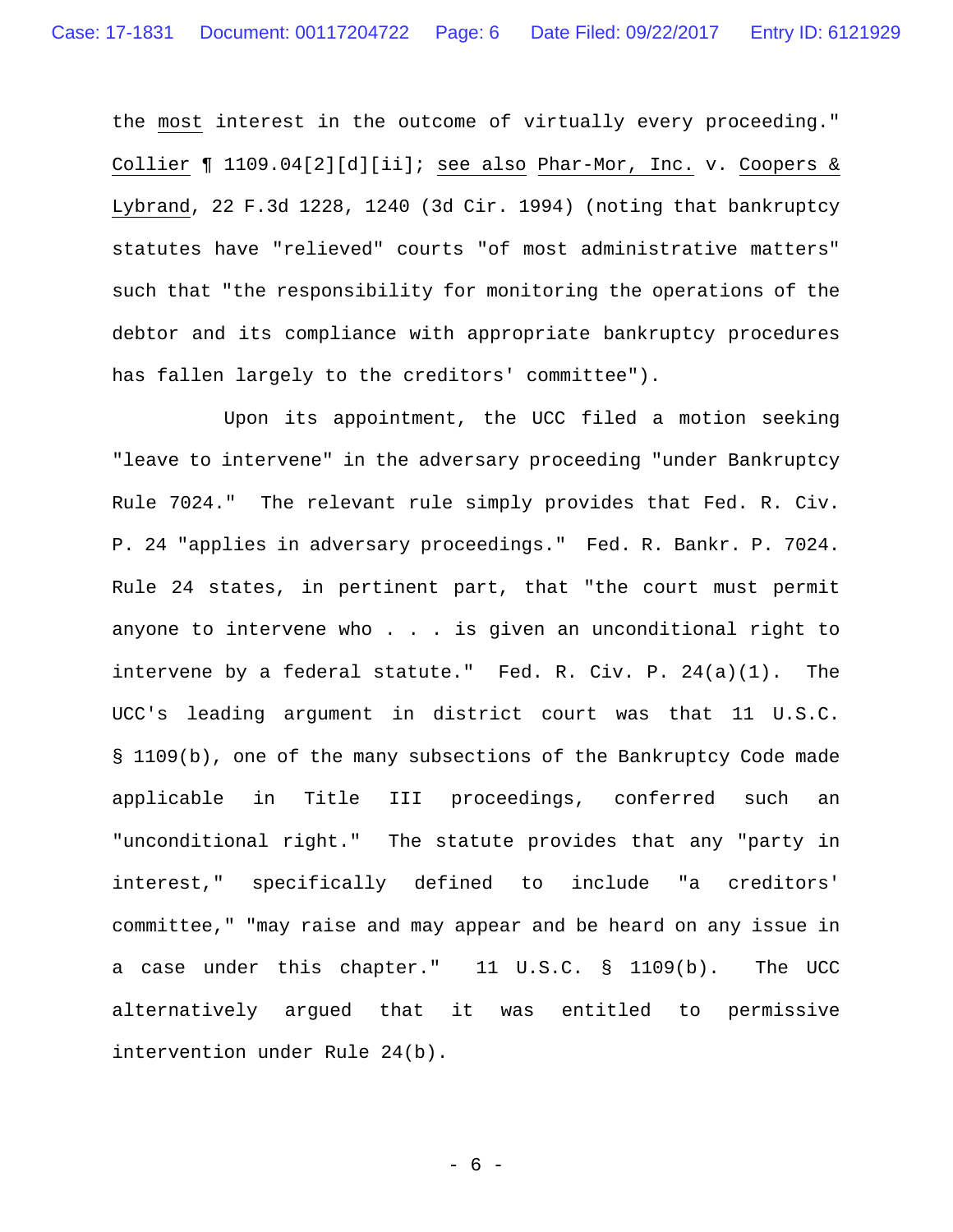The plaintiffs opposed the UCC's attempt to intervene. The Board, for its part, filed a "limited opposition," taking the position that the UCC was not entitled to Rule 24 intervention, but that § 1109(b) independently allowed it to "appear, be heard, and raise any issue it has constitutional and prudential standing to raise." In its reply, the UCC "agree[d] to the scope—and limits—of intervention urged by the Oversight Board." The limited participation sought by the UCC included the ability to review discovery (but not to propound discovery requests), to attend depositions (but not to examine witnesses), and to file briefs and be heard at arguments.

On August 10, 2017, the district court issued an order denying the UCC's motion to intervene. With respect to intervention as of right, the court relied exclusively on a footnote from our decision in Kowal v. Malkemus (In re Thompson), 965 F.2d 1136, 1142 n.8 (1st Cir. 1992), stating that § 1109(b) "does not afford a right to intervene under Rule 24(a)(1)." The district court went on to reject the UCC's request for permissive intervention.

This expedited appeal followed. In its briefing, the UCC continues to emphasize that it "seek[s] no greater level of participation" than that requested in its district court reply.

- 7 -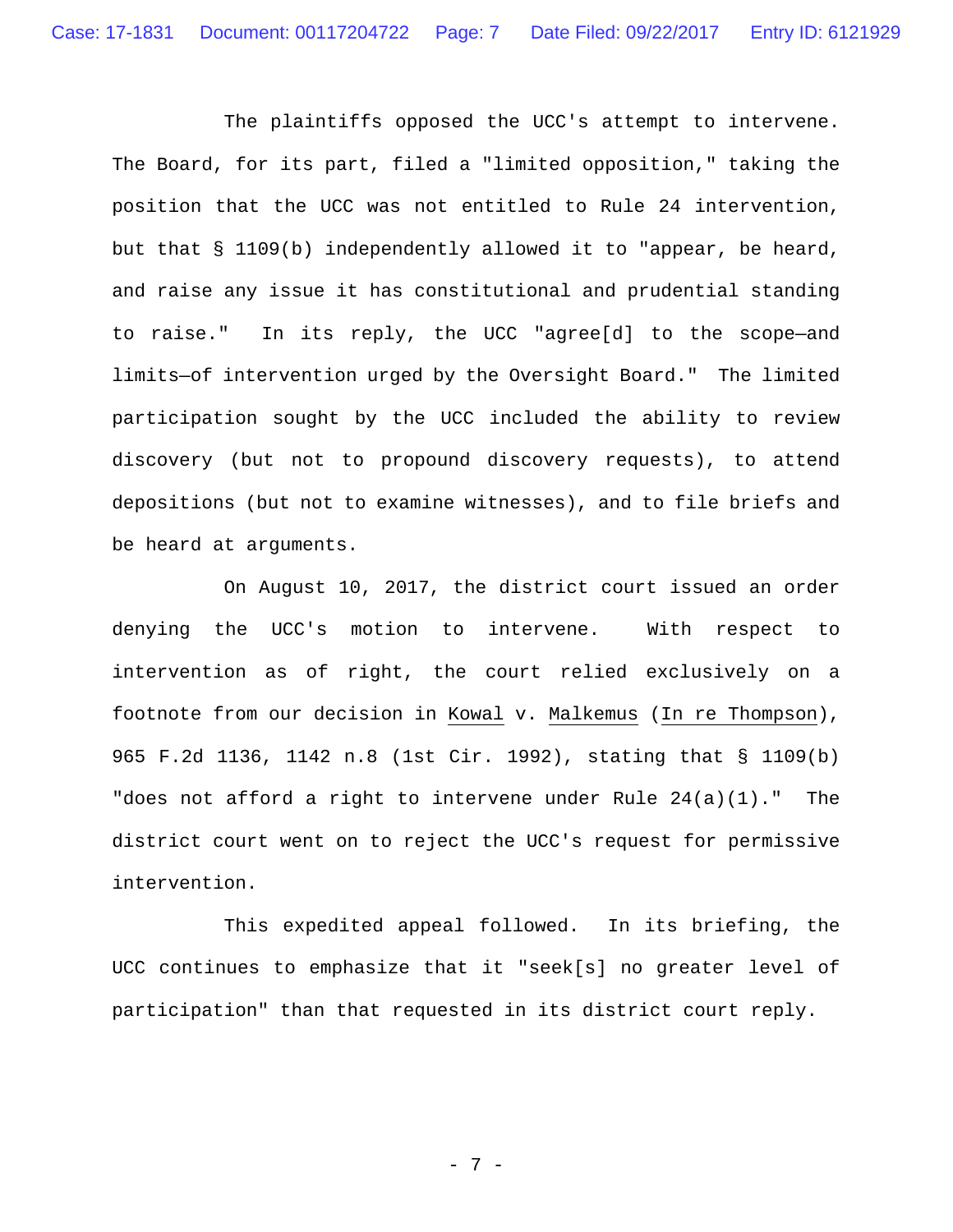#### **II.**

 As an initial matter, we have appellate jurisdiction over the denial of the UCC's motion to intervene as of right. See, e.g., Peaje, 845 F.3d at 515. We review de novo the legal issue of whether § 1109(b) provides an "unconditional right to intervene" within the meaning of Rule 24. See Term Loan Holder Comm. v. Ozer Grp., L.L.C. (In re Caldor Corp.), 303 F.3d 161, 166 (2d Cir. 2002); see also Candelario-Del-Moral v. UBS Fin. Servs. Inc. of P.R. (In re Efron), 746 F.3d 30, 35 (1st Cir. 2014).

 The district court's rejection of the UCC's argument on this point was based solely on the Thompson footnote indicating that § 1109(b) "does not afford a right to intervene under Rule 24(a)(1)." 965 F.2d at 1142 n.8. It was certainly understandable for the district court to rely on this language, which appears directly applicable to the present case. But Thompson's discussion of § 1109(b) was pure dicta. Indeed, that appeal arose from a Chapter 7 bankruptcy and, accordingly, § 1109(b) was inapplicable on its face. See 11 U.S.C. § 1109(b) (conferring the right to "raise and . . . appear and be heard on any issue in a case under this chapter" (emphasis added)); Hartford Underwriters Ins. v. Union Planters Bank, N.A., 530 U.S. 1, 8 (2000) (holding that

- 8 -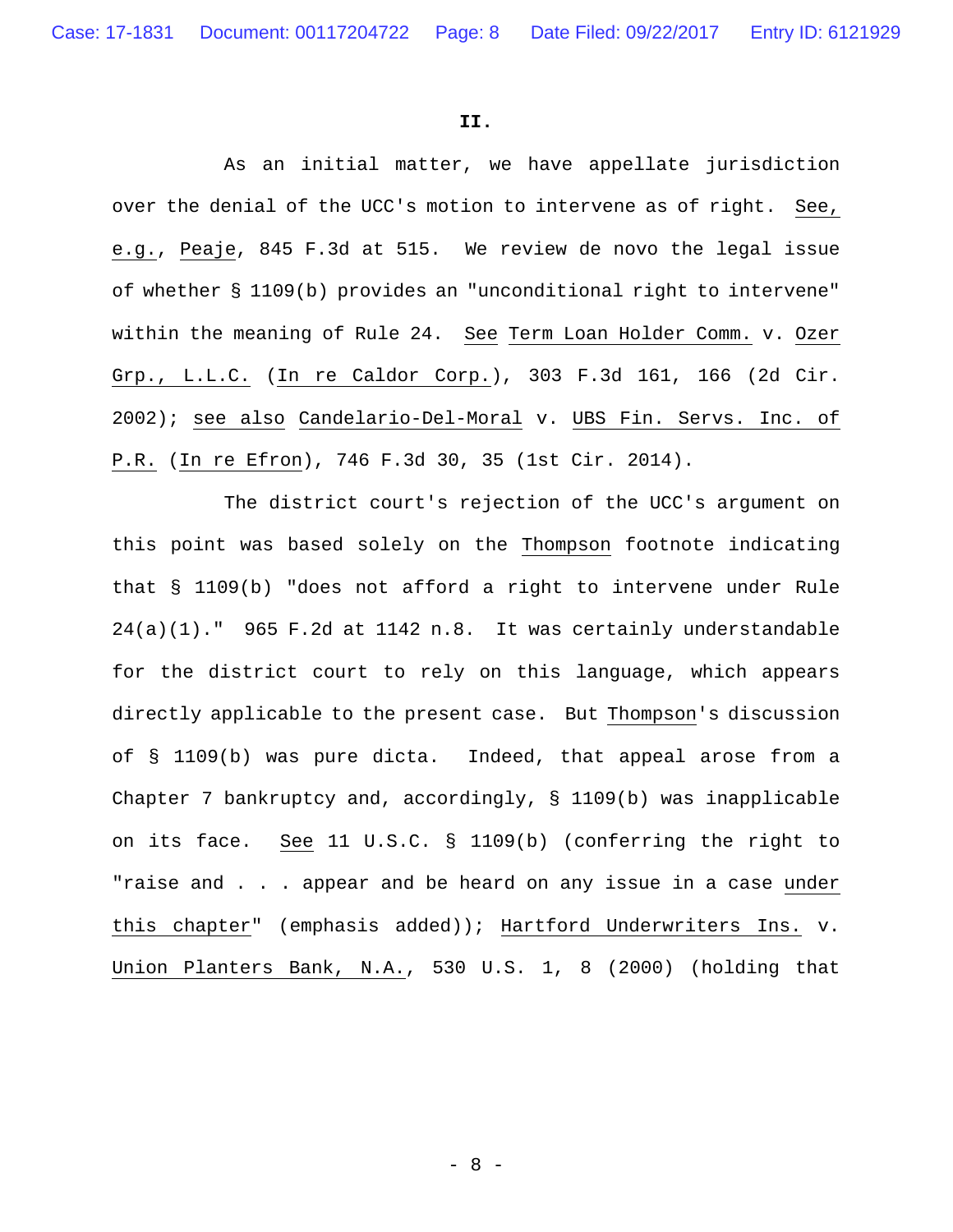§ 1109(b) was "by its terms inapplicable" in case which had been "converted from Chapter 11 to Chapter 7").<sup>3</sup>

Far from turning on an interpretation of  $\S$  1109(b), Thompson was decided on the sole ground that the putative appellants, non-parties who had not even formally moved to intervene, lacked standing to appeal a bankruptcy court order approving the settlement of an adversary proceeding. See 965 F.2d at 1140. In reaching this conclusion, the court noted that "mere participation in a hearing on the approval of a settlement" did not "constitute de facto intervention." Id. at 1141-42. It was at this point that the court included a footnote stating that "[s]imilar limitations on participation by 'parties in interest' are recognized elsewhere under the Code." Id. at 1142 n.8 (emphasis added). It went on to cite § 1109(b) as one such example, as well as the Fifth Circuit's interpretation of that provision. See id. (citing Fuel Oil Supply & Terminaling v. Gulf Oil Corp., 762 F.2d 1283, 1286-87 (5th Cir. 1985)).

<sup>&</sup>lt;sup>3</sup> In resisting this conclusion, the plaintiffs rely on our statement in LeBlanc v. Salem (In re Mailman Steam Carpet Cleaning  $Corp.$ ), 196 F.3 $\overline{d}$  1, 5 (1st Cir. 1999), that, while Chapter 7 includes no provision "comparable" to § 1109(b), a similar "right to be heard" still applies in that context. Even overlooking the fact that Mailman was decided seven years after Thompson, it is far from clear that the gloss provided by the former opinion could have served as a basis for allowing intervention as of right in the latter case. See Fed. R. Civ. P. 24(a)(1) (requiring "an unconditional right to intervene [provided] by a federal statute" (emphasis added)).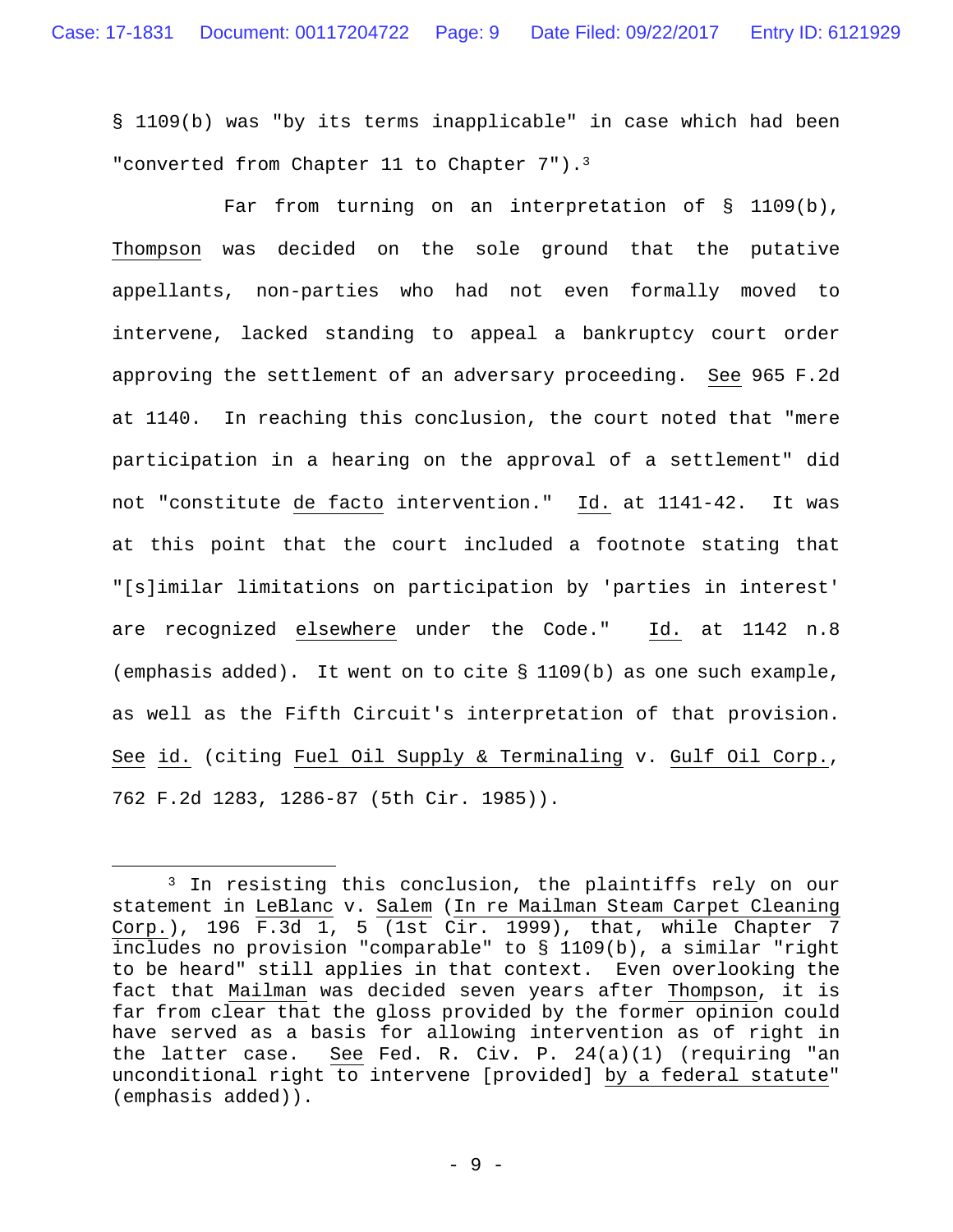Because the Thompson footnote's discussion of § 1109(b) was dicta, we are not bound by it. See Dedham Water Co. v. Cumberland Farms Dairy, Inc., 972 F.2d 453, 459 (1st Cir. 1992). While the district court cannot be faulted for relying on the footnote, we possess a greater degree of "flexibility" than that court "with respect to [our] own precedents." Eulitt v. Me. Dep't of Educ., 386 F.3d 344, 349 (1st Cir. 2004).

Having established that Thompson does not bind us, we consider afresh whether § 1109(b) confers an unconditional right to intervene in an adversary proceeding. In seeking an answer to this query, the district court "[a]ssum[ed] without deciding that [the] adversary proceeding[] is indeed a 'case' within the meaning of" the statute. It went on to hold that, pursuant to Thompson, even granting the UCC this favorable assumption, the participatory rights provided by § 1109(b) amounted to something less than Rule 24 intervention.

But the primary supportive authority cited by Thompson on this point relied on the very distinction between cases and adversary proceedings that the district court had just assumed away. In Fuel Oil, the Fifth Circuit began by frankly acknowledging that, "[b]ased on the Bankruptcy Code alone, . . . the argument that § 1109(b) creates an absolute right to intervene in adversary proceedings appears strong." 762 F.2d at 1286. Despite the support for such a reading in the plain language of

 $- 10 -$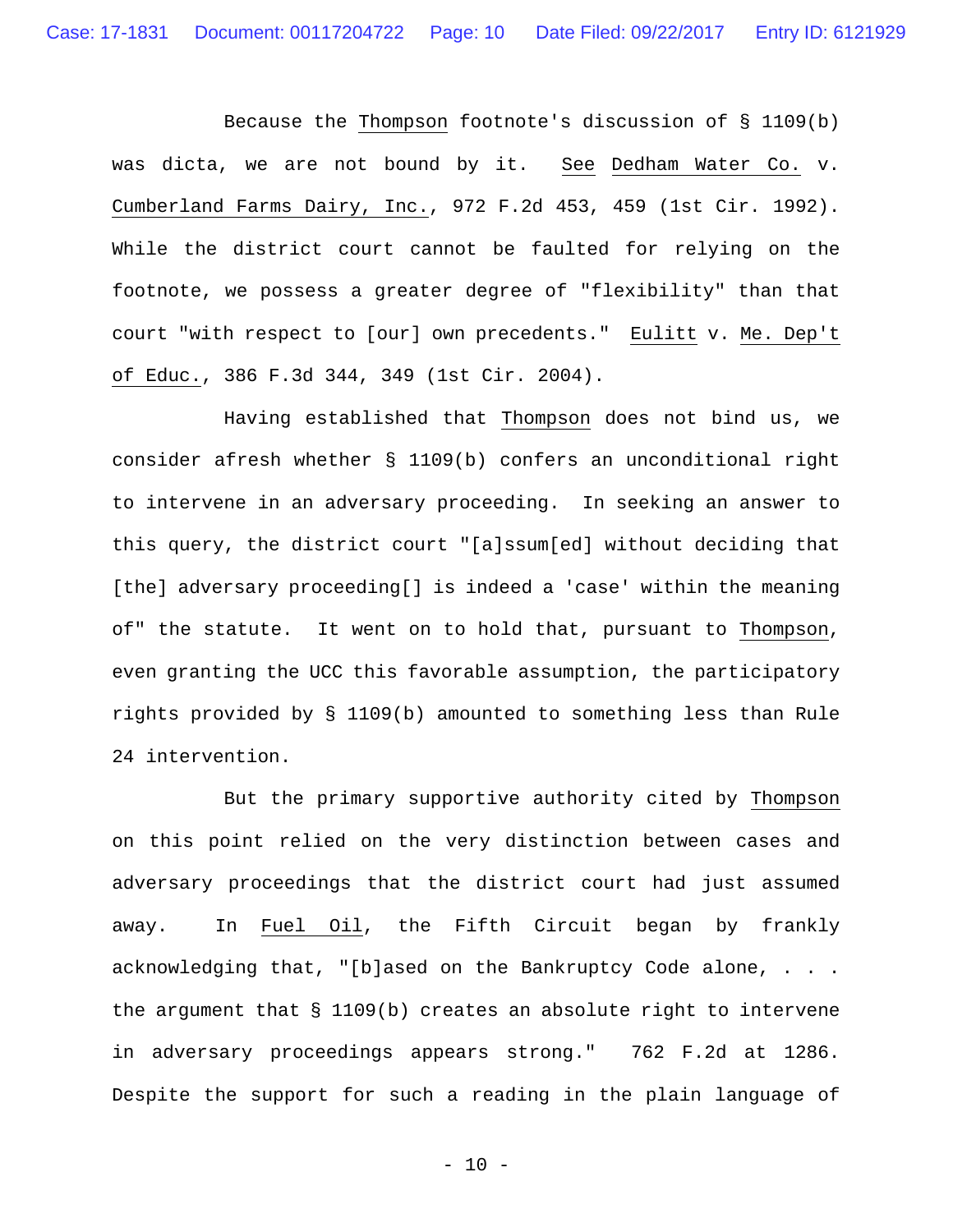the statute, the court ultimately held that § 1109(b) did not apply in adversary proceedings. In reaching this result, it relied on courts' general hesitation to "find unconditional statutory rights of intervention," as well as various statutory provisions and rules that "draw[] distinctions between bankruptcy 'cases' and the proceedings related to them." Id. Two other circuits have, in dicta, suggested agreement with Fuel Oil's analysis of this issue. See Richman v. First Woman's Bank (In re Richman), 104 F.3d 654, 658 (4th Cir. 1997); Vermejo Park Corp. v. Kaiser Coal Corp. (In re Kaiser Steel Corp.), 998 F.2d 783, 790 (10th Cir. 1993).4

 In the more than thirty years since Fuel Oil was decided, however, the weight of persuasive authority has shifted considerably. Both the Second and Third Circuits have rejected Fuel Oil's reasoning, holding instead that § 1109(b) provides a statutory right to intervene under Rule 24(a)(1). See Caldor, 303 F.3d at 176; Phar-Mor, 22 F.3d at 1240 (citing Official Unsecured Creditors' Comm. v. Michaels (In re Marin Motor Oil, Inc.), 689 F.2d 445 (3d Cir. 1982)). In Caldor, the most recent appellate opinion to decide this issue, the Second Circuit appropriately began "with the language of the statute itself." 303 F.3d at 167

<sup>4</sup> Richman, like Thompson, was a Chapter 7 case, so § 1109(b) was facially incapable of providing the requisite statutory right<br>of intervention. See Richman, 104 F.3d at 659 n.7. In Kaiser, See Richman, 104 F.3d at 659 n.7. In Kaiser, the Tenth Circuit held that the putative appellants were not parties in interest and therefore were not entitled to the rights conferred by § 1109(b). See 998 F.2d at 788.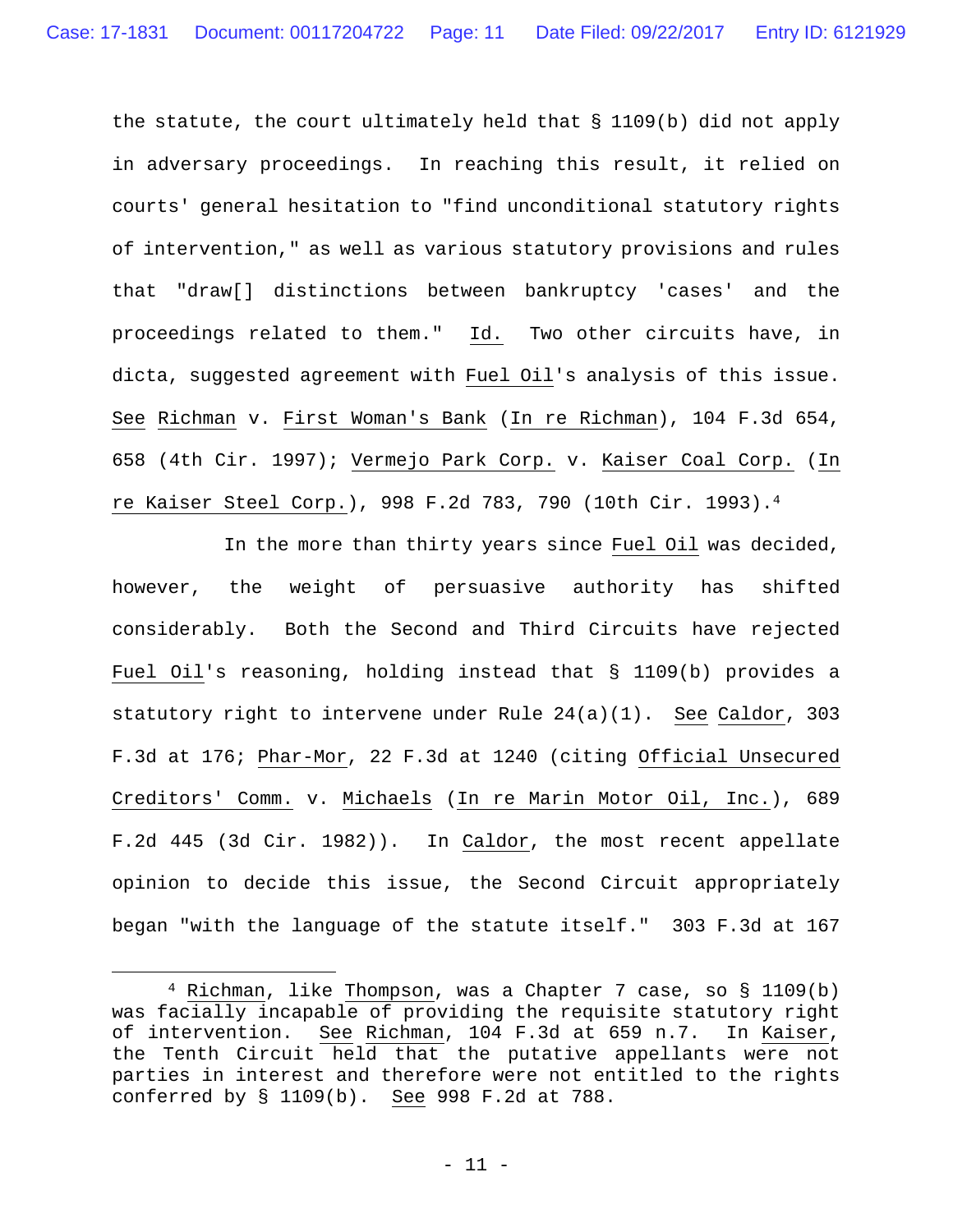(citation omitted). The court explained that the word "case," as used in the bankruptcy context, "is a term of art" with a specialized meaning. Id. at 168. It "refers to litigation 'commenced by the filing with the bankruptcy court of a petition' under the appropriate chapter of Title 11." Id. (citing 11 U.S.C. §§ 301, 302, 303(b), 304(a)). The term "proceeding," on the other hand, refers to a "particular dispute or matter arising within a pending case—as opposed to the case as a whole." Id. (citation omitted). This distinction between the larger case and the various subsidiary proceedings is consistent with our own precedent, as well as the leading treatise. See Thompson, 965 F.2d at 1140 ("[A]n adversary proceeding is a subsidiary lawsuit within the larger framework of a bankruptcy case."); Collier ¶ 1109.04[1][a][i]. Because "the plain text of § 1109(b) does not distinguish between issues that occur in . . . different types of proceedings within a Chapter 11 case," the Second Circuit concluded that the statute applies to adversary proceedings. Caldor, 303 F.3d at 169 (emphasis omitted).

 We believe that the Second and Third Circuits have the better view and, accordingly, hold that the UCC was entitled to intervene under § 1109(b) and Rule 24(a)(1). The statutory language is, indeed, quite broad, providing that "a creditor's committee . . . may raise and may appear and be heard on any issue in a case under this chapter." 11 U.S.C. § 1109(b) (emphasis

- 12 -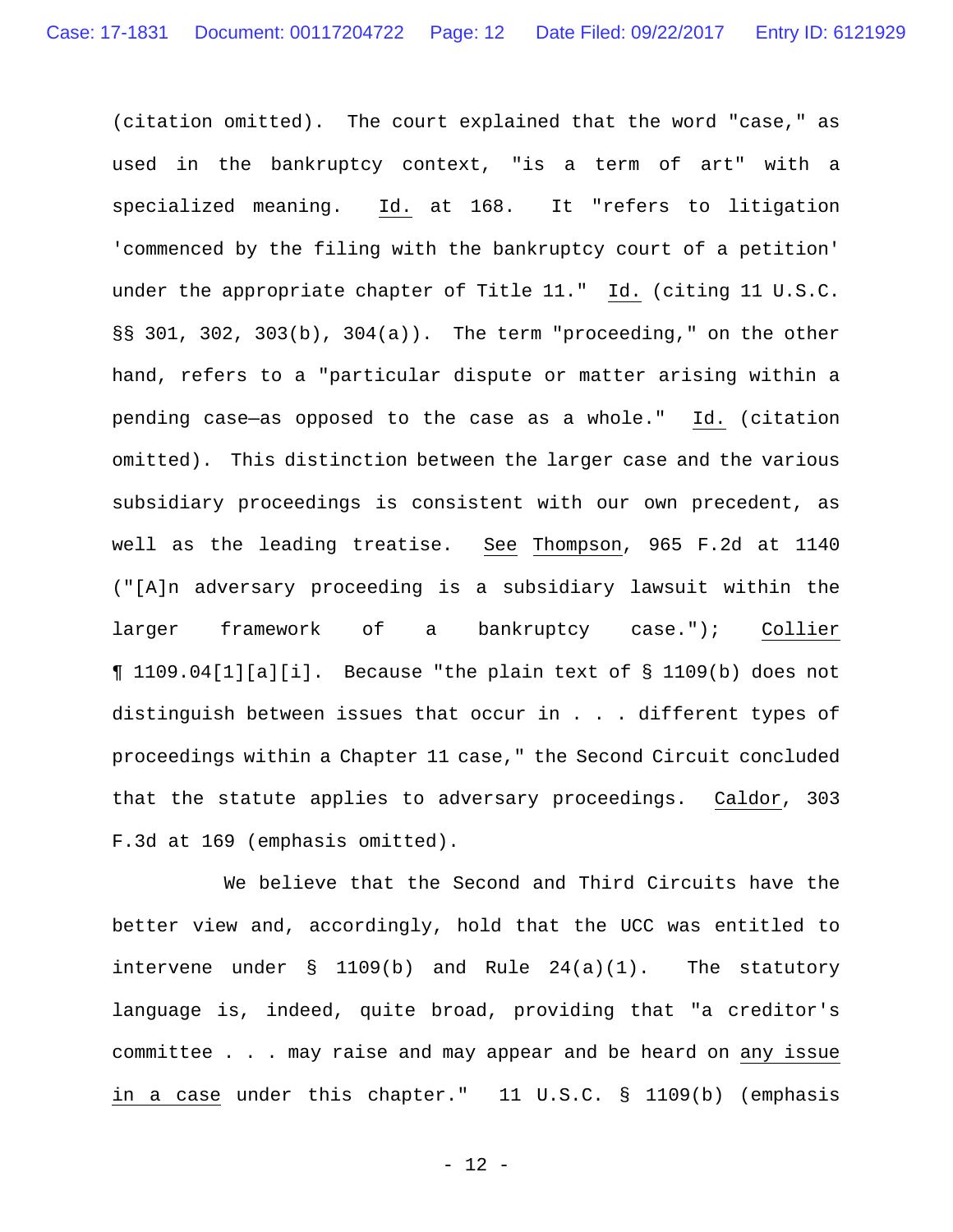added). We agree with the Third Circuit that "[i]t is unlikely that Congress would have used such sweeping language if it had not meant 'case' to be a broadly inclusive term." Marin, 689 F.2d at 451. "Because every issue in a case may be raised and adjudicated only in the context of a proceeding of some kind, it is apparent that the reference . . . to 'any issue in a case' subsumes issues in a proceeding." Collier ¶ 1109.04[1][a][ii]. And the rights conferred by § 1109(b) are unconditional, as the provision imposes no conditions whatsoever on the ability of a party in interest to raise issues.5 Like the Second and Third Circuits, we find the counterarguments to this interpretation unpersuasive. See Caldor, 303 F.3d at 170-76; Marin, 689 F.2d at 450, 453-56.

The plaintiffs' argument against intervention is largely predicated on their contention that § 1109(b) does not provide an unconditional right to participate in an adversary proceeding. The plaintiffs do, however, also point out that the statute "says nothing about intervention at all." This language suggests that the right to appear and be heard under § 1109(b) amounts to

<sup>5</sup> The plaintiffs' argument to the contrary is largely rooted in their conflating unqualified rights and unconditional ones. They assert that "the right conferred by Section 1109(b) is qualified, not unconditional," and proceed to cite a number of decisions restricting the participation of parties in interest to varying degrees. As explained below, the rights provided by § 1109(b), and intervention rights generally, may be qualified in a number of ways at the district court's discretion. But this fact does nothing to alter the unconditional nature of the statute's applicability.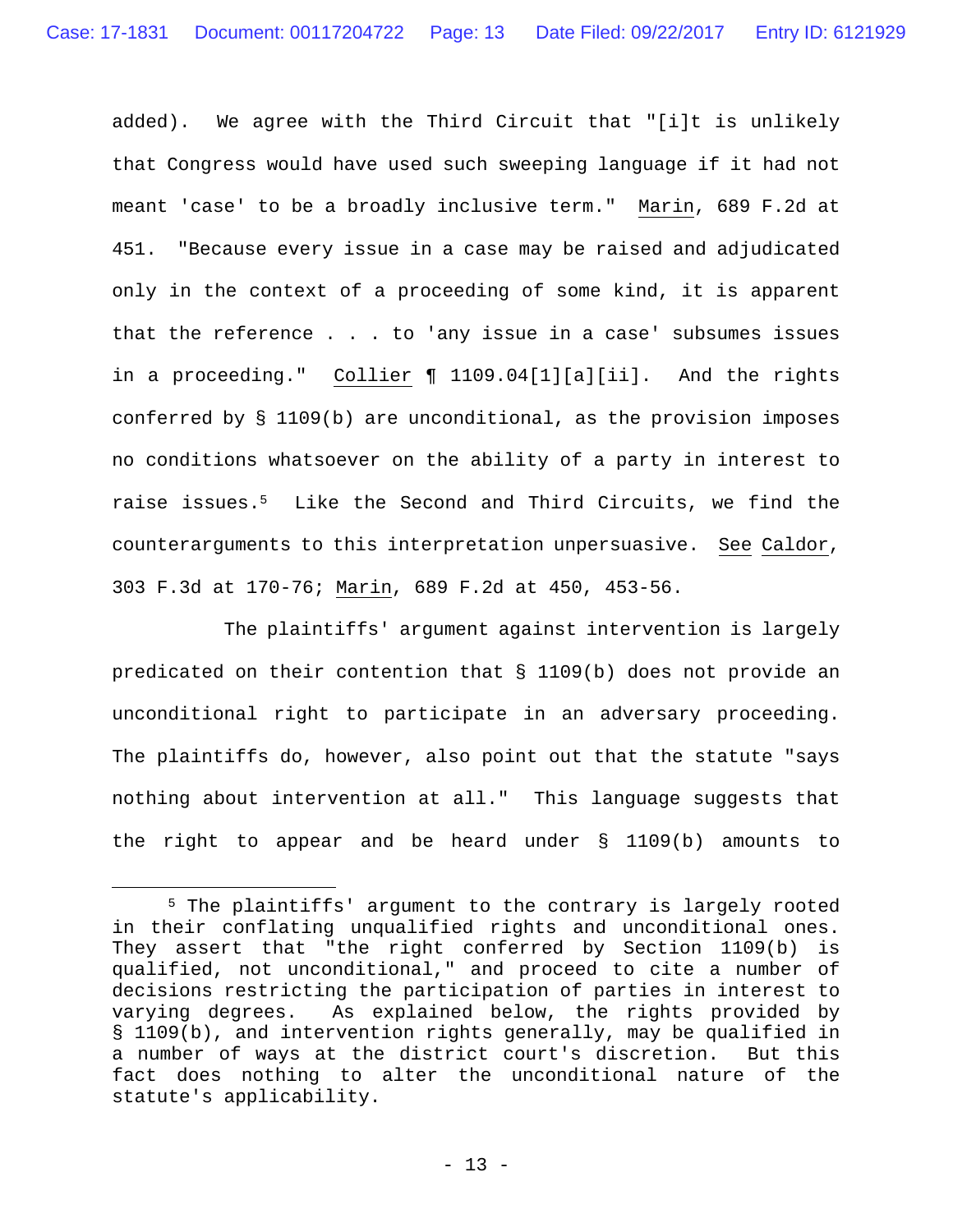something less than a right to intervene. In light of courts' broad discretion to control and limit the scope of intervention, discussed in more detail below, we view the rights described in § 1109(b) to be entirely consistent with intervention rights generally. Accordingly, § 1109(b) provides the UCC with an "unconditional right to intervene" in the adversary proceeding. Fed. R. Civ. P. 24(a)(1).6

 Our holding that the UCC is entitled to participate in the district court proceedings does not, of course, dictate the scope of that participation. See Adelphia Commc'ns Corp. v. Rigas (In re Adelphia Commc'ns Corp.), 285 B.R. 848, 851 (Bankr. S.D.N.Y. 2002) ("[I]t does not necessarily follow that once having intervened, intervenors have the right to litigate as the possessors of causes of action do, or to act wholly free of any limitations imposed by the Court in the interests of orderly procedure."). Crucially, "courts are not faced with an all-ornothing choice between grant or denial" of an intervention motion. United States v. City of Detroit, 712 F.3d 925, 931-32 (6th Cir. 2013) (citing Fed. R. Civ. P. 24, advisory committee's note to 1966 amendment ("Intervention of right . . . may be subject to appropriate conditions or restrictions responsive among other

 $6$  Because we hold that Rule 24(a)(1) is satisfied, we need not consider the UCC's alternative argument that the district court erred in denying its request for permissive intervention under Rule 24(b).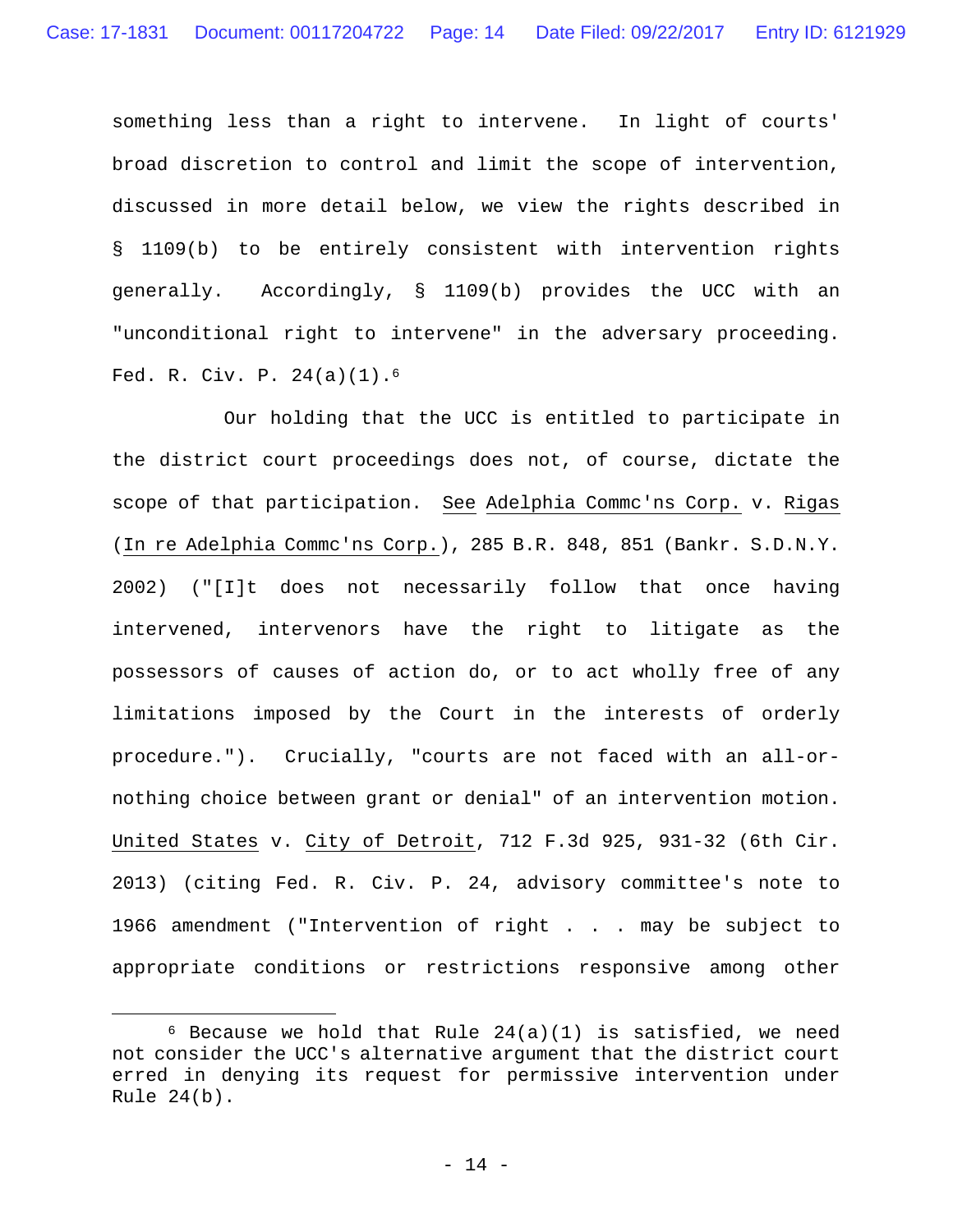things to the requirements of efficient conduct of the proceedings.")). This flexibility allows district courts to "get[] all interested parties to the table" in the hopes of reaching "an effective and fair solution," while at the same time "preventing an expansion of . . . scope" capable of threatening the court's "control" over the matter. Id. at 932. These competing concerns are particularly poignant in the present case, which represents "the largest proceeding to restructure debt in the history of the American municipal bond market."

 The precise scope of the UCC's intervention is a matter committed to the district court's "broad discretion." Id. at 933. Courts have exercised that discretion to limit the participation of intervenors as of right in a number of ways. An intervening party, for example, cannot "preclude other parties from settling their own disputes." Local No. 93, Int'l Ass'n of Firefighters v. City of Cleveland, 478 U.S. 501, 529 (1986); see also Smart World Techs., LLC v. Juno Online Servs., Inc. (In re Smart World Techs., LLC), 423 F.3d 166, 181 (2d Cir. 2005) (holding that § 1109(b) "does not authorize creditors to pursue settlement" of an adversary proceeding). Courts may further restrict intervention to "the claims raised by the original parties," Fund for Animals, Inc. v. Norton, 322 F.3d 728, 737 n.11 (D.C. Cir. 2003), or a particular set of issues, see Harris v. Pernsley, 820 F.2d 592, 599 (3d Cir. 1987). Finally, intervenors may be denied discovery, at least in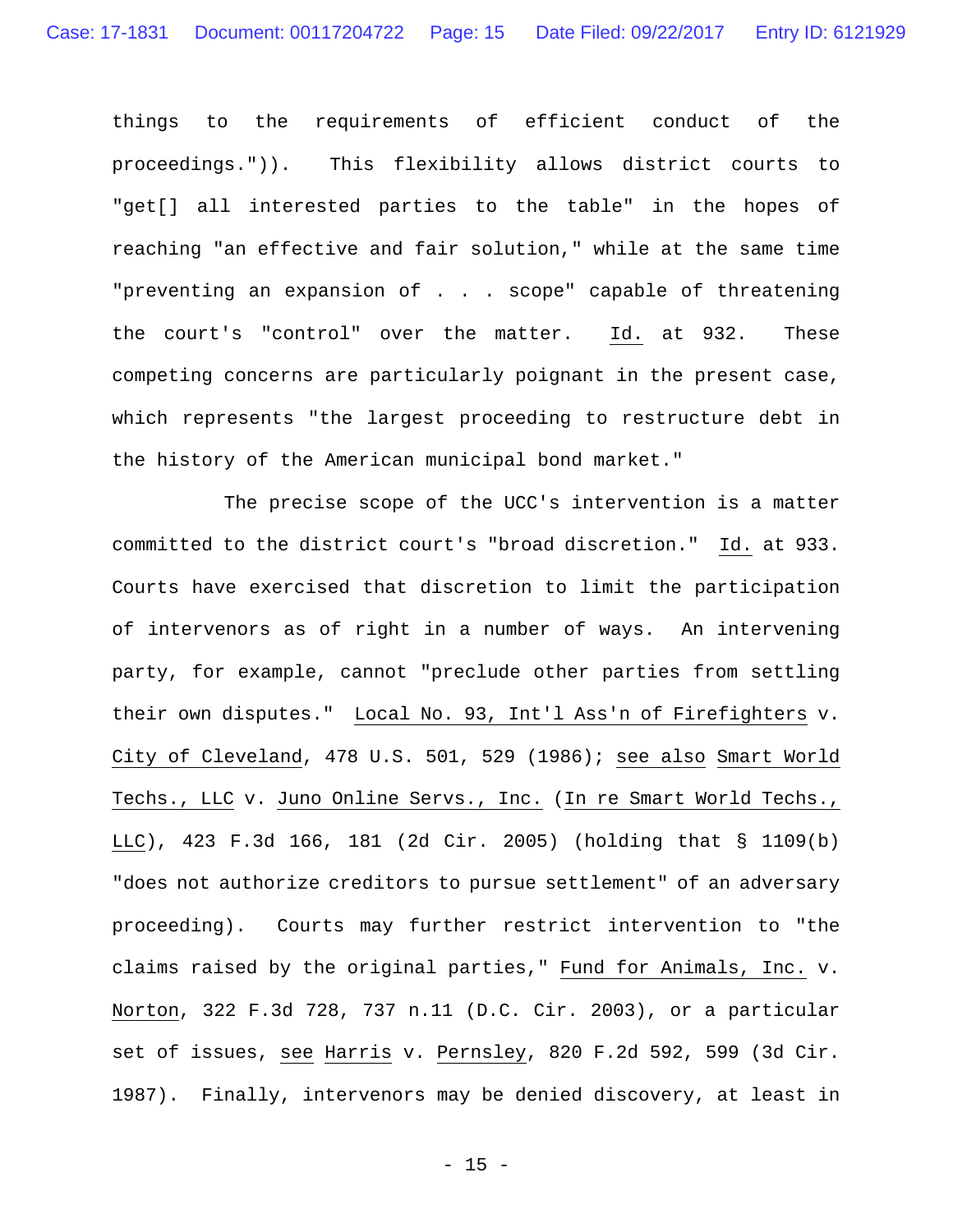some circumstances. See United States v. Albert Inv. Co., 585 F.3d 1386, 1396 (10th Cir. 2009).

 Because it held that the UCC was not entitled to intervene in the adversary proceeding, the district court had no occasion to consider the scope of such intervention. This is a matter best left for that court to decide in the first instance given its "greater familiarity with this case and interest in managing its own docket." Detroit, 712 F.3d at 933.7 We do observe, however, that the limited participation requested by the UCC appears to fit comfortably within the framework outlined above.

 The district court also declined to rule on whether the UCC complied with Rule  $24(c)$ , which requires that a motion to intervene "be accompanied by a pleading that sets out the claim or defense for which intervention is sought." Fed. R. Civ. P. 24(c). We have recently cited with approval cases holding that a court has the discretion to permit intervention in some circumstances

<sup>&</sup>lt;sup>7</sup> Along similar lines, the district court did not address the UCC's standing to appear and be heard on any particular issue in the adversary proceeding. While Article III standing is "almost always satisfied with respect to any party in interest in a chapter 11 case," courts have additionally required that "the interests of a party seeking to participate lie within the 'zone of interests' protected by the particular statute or legal rule implicated in the given proceeding." Collier ¶ 1109.04[4]; see also In re James Wilson Assocs., 965 F.2d 160, 169 (7th Cir. 1992) (holding that § 1109(b) was not "intended to waive" this "limitation[] on standing"). Any ruling on this point in the present appeal would be premature, but we note the standing issue as another possible source of limitation on the UCC's participation in the adversary proceeding.